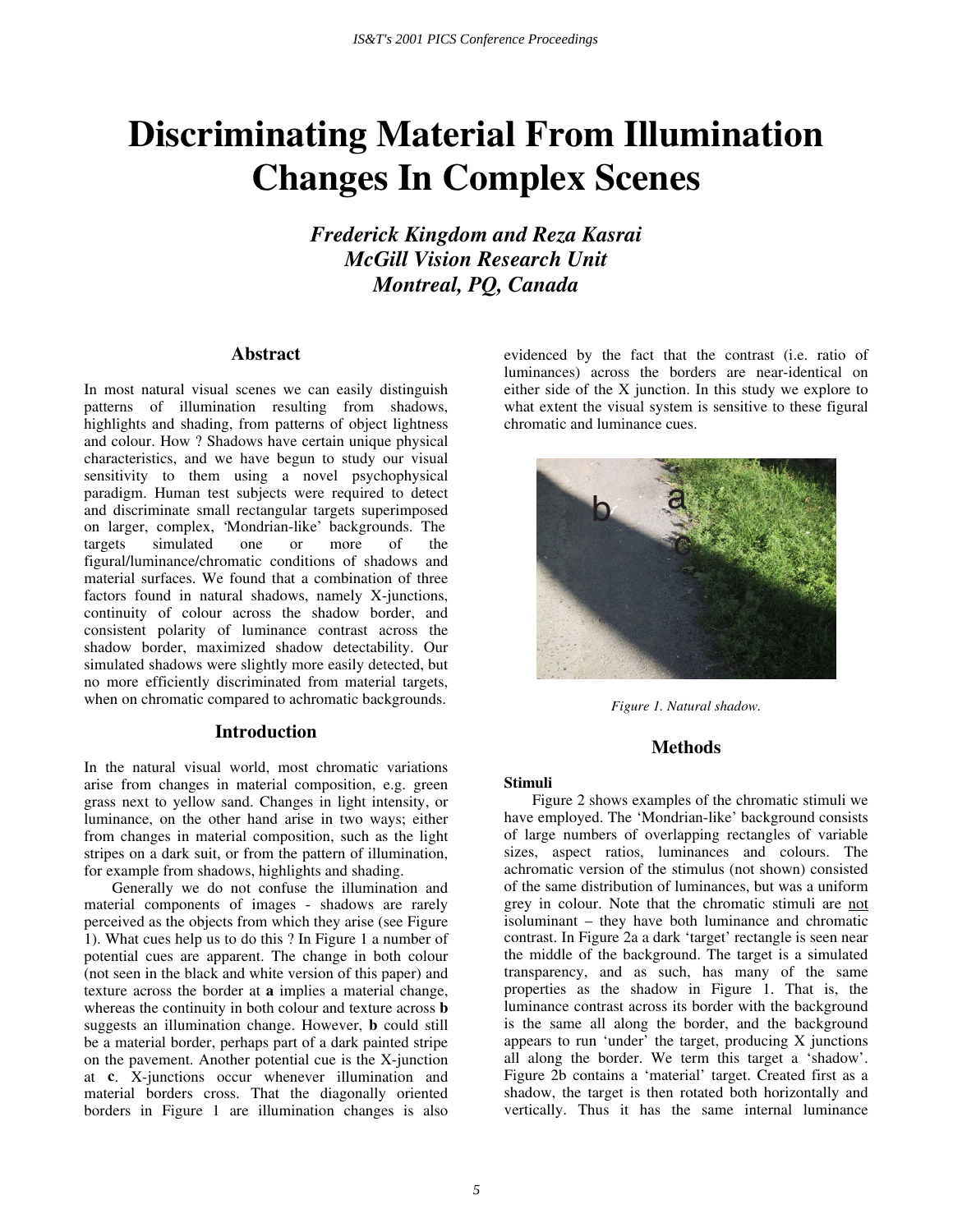composition as the shadow target, but lacks the consistency in luminance contrast and X-junctions. Figure 2c shows the 'random-colour' target. This was only employed with the chromatic background. It has identical luminance properties as the shadow target, but the colours change randomly across the target border (this will not be apparent in the black-and-white version of this paper). Figure 2d shows the 'alternating-polarity' target. The luminance contrasts across the target border alternate in polarity as one moves along the border (e.g. dark-bright, bright-dark, dark-bright etc). Thus like the shadow target it has X-junctions, but no consistent polarity of border luminance contrast.



*Figure 2a. Stimulus with shadow target* 



*Figure 2b. Stimulus with material target* 



*Figure 2c. Stimulus with random-colour target* 



*Figure 2d Stimulus with alternating-polarity target* 

#### **Procedure**

We report here two experiments. In the first we measured the relative detectability of the four types of target in Figure 2, on both chromatic and achromatic backgrounds. In the second experiment we measured the ability of subjects to discriminate the shadow from the material targets. The independent variables in both experiments were the type of background, type of target, and target contrast. Target contrast was defined as the ratio of luminances of the background to the target across the target border. Conventional 2IFC (two-intervalforced-choice) procedures were employed. In both experiments two stimuli were presented on each trial, one containing the target. In the detection task, the subject was required to indicate by key-press the interval containing the target. In the discrimination task, the subject was required to indicate whether the target was a shadow or material. The stimuli were presented for 250 ms. The target was of fixed area, but with an aspect ratio that could vary anywhere between 1 and 3. It was randomly positioned anywhere on the background except within a narrow annulus around the edge of the background. In a given session only one type of background, and one type of target was presented, but the contrast of the target was randomly selected from six predetermined values.

# **Experiment 1 - Target Detection**

In this experiment the target contrasts were relatively low, such that detection rates were always less than 100%, enabling a comparison of target detectability. Figure 3 shows example results from one subject. Percent correct detections are plotted as a function of target contrast, for the shadow, material and alternating-polarity targets, on both achromatic (left graph) and chromatic (right graph) backgrounds. As the figure shows, performance systematically increases from near-chance levels as contrast is increased. The striking result is that the shadow targets are more easily detected than either the material or alternating-polarity targets, and for both types of background. Two other subjects showed a similar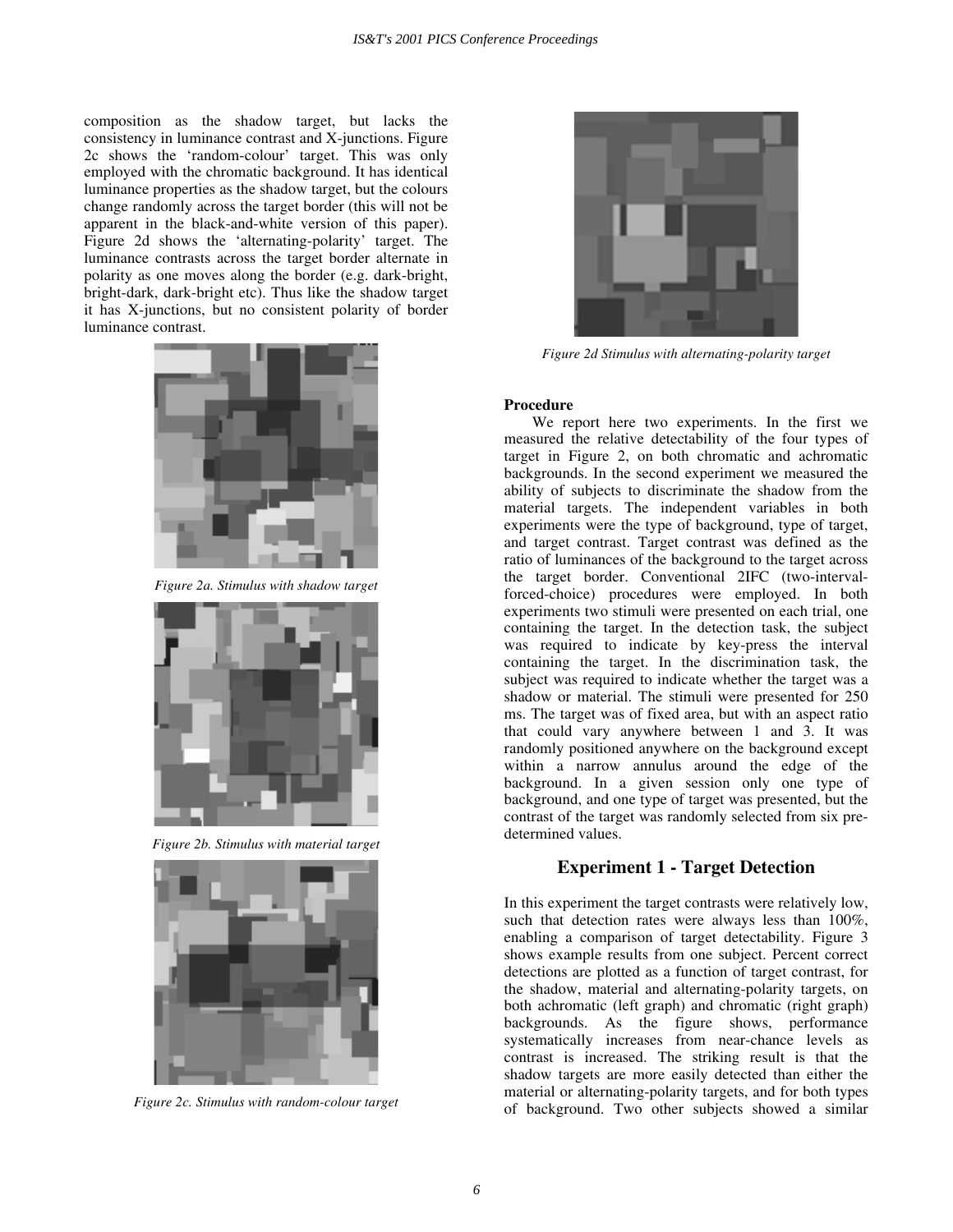pattern of results. Figure 4 allows a more direct comparison of the effects of background type on the detectability of the shadow (left) and material (right) targets. This time all three subjects' data are shown, as the effect of background type is small. For all three subjects the shadow targets. and for two of the three subjects the material targets also, are more easily detected on the chromatic (filled circles) compared to achromatic (open squares) backgrounds. Finally, Figure 5 compares the data for the random-colour and shadow targets on the chromatic background. Two subject's data are shown (a third showed similar results). Performance with the shadow target is consistently superior.



*Figure 3. Target detection on achromatic (left) and chromatic (right) backgrounds for one subject*



*Figure 4. Comparison of target detection on achromatic (Lum) and chromatic (Lum + Col) backgrounds for three subjects. Left, shadow targets; right, material targets.*



*Figure 5. Comparison of detectability of shadow and randomcolour targets on the chromatic background, for two subjects* 

## **Experiment 2 – Target Discrimination**

In this experiment we measured the ability of test subjects to discriminate shadow from material targets, depending on the type of background. One each trial two stimuli were presented, one with and one without a target. The target was either a shadow or material. The subject first indicated in which interval the target was present, and second indicated the type of target.

Results for three subjects are shown in Figure 6. On each graph there are four sets of data points. Closed circles are for the chromatic background, open squares the achromatic background. The pairs of curves lying close to the 100% correct level are the average *detection* rates for the two types of target, and show that for the higher contrast stimuli employed in this experiment subjects easily detected all targets. The more important result for this experiment are the two lower curves on each graph, which show the *discrimination* rates. These are calculated as the average rates with which the two types of target were correctly identified. The curves for the achromatic and chromatic backgrounds more-or-less superimpose, suggesting that both types of background are equally efficient at supporting shadow-versus-material discrimination when the targets are highly visible.

#### **Discussion**

The results of this study can be summarised thus:

1. Our shadow targets were more easily detected than either the material, alternating-polarity, or random-colour targets.

2. Shadow and material targets were slightly more easily detected on chromatic compared to achromatic backgrounds.

3. Shadow and material targets were equally well discriminated on chromatic and achromatic backgrounds.

The first result, namely that our shadow targets were more easily detected than the other targets types, suggests that a combination of three figural/luminance/chromatic factors optimizes the detection of simulated illumination overlays: X-junctions, consistency in luminance contrast